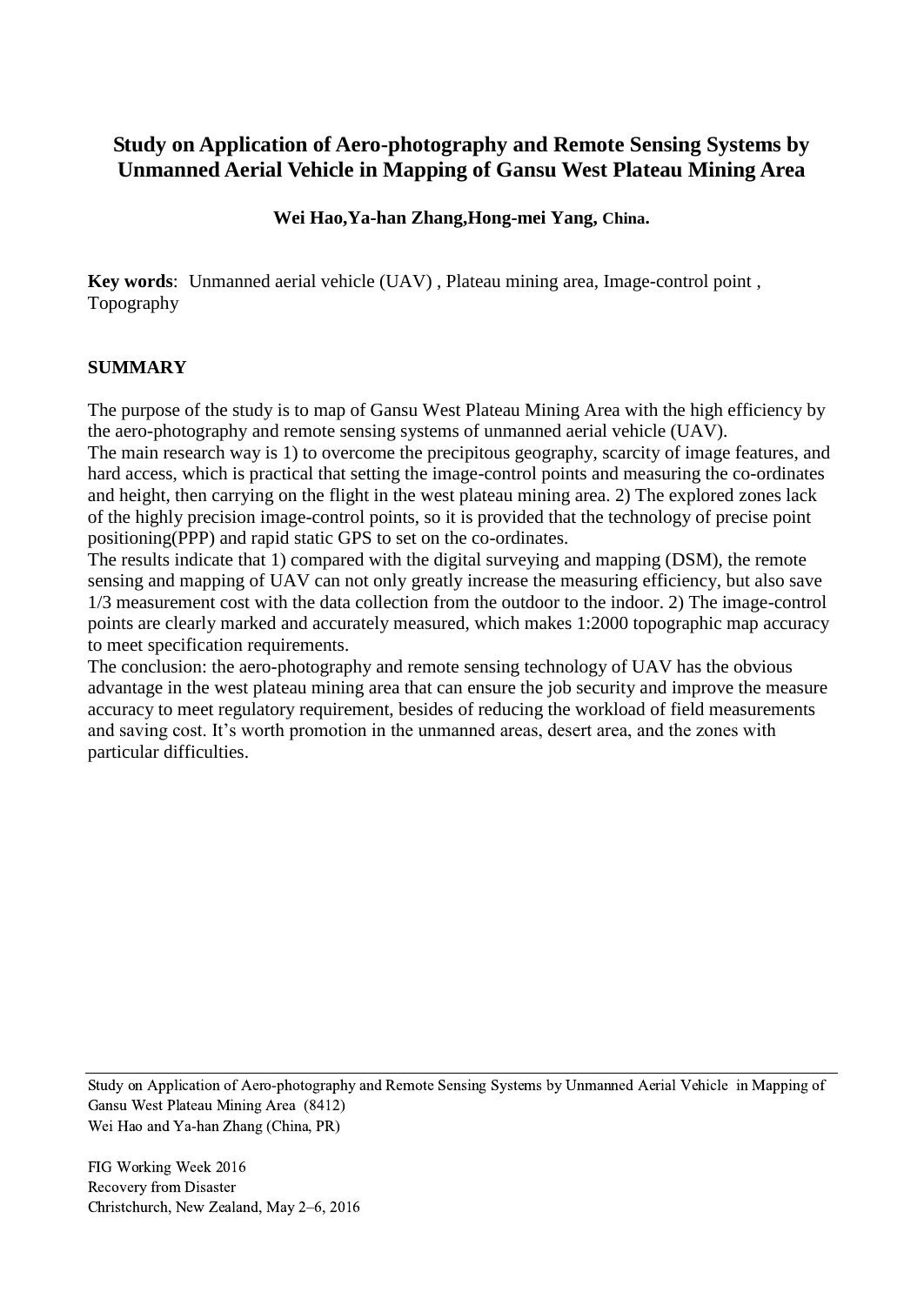# **Study on Application of Aero-photography and Remote Sensing Systems by Unmanned Aerial Vehicle in Mapping of Gansu West Plateau Mining Area**

## **Wei Hao,Ya-han Zhang,Hong-mei Yang, China.**

## **1. THE INTRODUCTION**

Basing on UAV Flying Platform, UAV aerial remote sensing system, which is stable and reliable with high intelligent and strong operational capacity of low altitude remote sensing system, can achieve route several functions: route planning, monitoring information, data compression, automatic transmission pre-processing image and so on by high-resolution camera system to obtain remote sensing images and using of air and ground control systems to capture images and access automatically. This project uses the Wiccan "Type II" fixed-wing aircraft with sensors Nikon D800 35mm fixed focus camera, UP30 drive apparatus for outside aerial photography, and use pix4dmapper, ImageSation SS, VirtuoZoNT and other softwares to proceed aerial images, create a figure of about 3 square kilometers of 1 : 2000 topographic maps.

## **2. THE CASES OF MEASUREMENT AREA**

The mine is located in Subei County of Gansu Province at 3100-3400 meters above sea level, which is belong to the depopulated zone in mountain with harsh climatic conditions, full of valleys, steep terrain, difficult access, and without electricity power. It is scarce that the feature points and obvious topographical points in the mine. According to the needs of exploration and development, it is determined that the aerial photography area of 13.8  $\text{km}^2$ , aerial surveying area of 3  $\text{km}^2$ .

# **3. THE KEY TECHNOLOGY**

# **3.1 Aero-photography by UAV**

According to the digital low-altitude aerial photography regulatory requirements<sup>[1]</sup>, to determine the ground resolution (GSD) is 0.14m, Air relatively high as 1000m, the absolute flying height 4100m, flying a total of two sorties, 24 routes, taking pictures 1975. According to the characteristics of large-scale flight Cece figure, combined with the terrain conditions subject area, and set the camera exposure route spacing intervals to ensure that there is sufficient overlap aerial degrees under aerial parameters in Table 1.

|        |               |         |         | r av. F Actopholography parameters |               |       |           |
|--------|---------------|---------|---------|------------------------------------|---------------|-------|-----------|
| Sortie | relative      | Forward | Side    | Forward                            | Exposure      | GSD/m | Number    |
|        | flying height | overlap | overlap | interval $/m$                      | interval $/m$ |       | of photos |
|        | m             |         |         |                                    |               |       |           |
|        | 1000          |         | 45      | 300                                | 100           | 0.14  | 987       |
|        | .000          |         | 45      | 300                                | 100           | 0.14  | 988       |

Tab. 1 Aerophotography parameters

Each aircraft are taken after completion of the export POS data and photo data points overlap and imaging quality inspection, inspection, heading degree of overlap between 70% to 75%, next to the degree of overlap in the 40% to 45% between, no aerial vulnerability photograph tilt angle is less than 3 °, flight quality standard requirements. Aerial image color uniformity clear, no clouds blocked, normal tone, contrast medium, to meet the set requirements.

Study on Application of Aero-photography and Remote Sensing Systems by Unmanned Aerial Vehicle in Mapping of Gansu West Plateau Mining Area (8412)

Wei Hao and Ya-han Zhang (China, PR)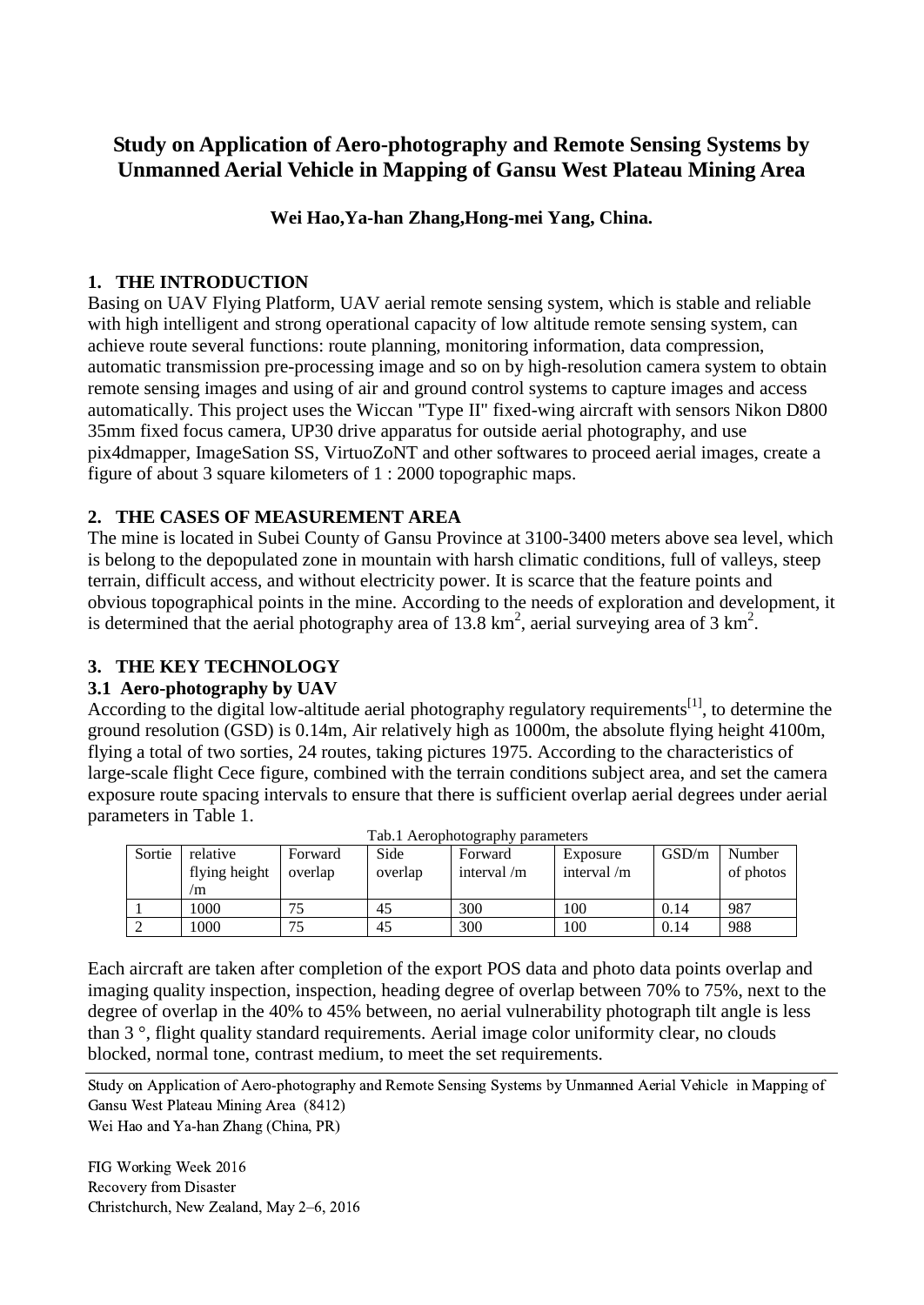### **3.2 Photo control survey**

Field reconnaissance showed that the surveyed area steep terrain, topography and the influence of environmental factors, can not find clear terrain and land features like control point as a thorn points. Conventional first post-flight camera control point measurement methods in the survey area is not applicable, requiring laid landmarks like handles. Area near a national survey control point data damage can not be used, there is no mobile signal, the system continuously operating reference stations (CORS) technology can not be applied to the test area measuring control points. According to the actual situation of the project area were two aerial views, taken after the first use of aircraft sorties Pix4DMapper fast image stitching the DOM as a landmark control points laid the base map, according to the "Specifications for field work of low-altitude digital aerophotogrammetry "[2] in the course of three degree and into the next five or six degrees of overlapping ranges laid landmarks like handles, arrangement laying surface with a white cloth as a cross-shaped control points mark, cross the center of control points coordinates.

The surveyed area were set up 18 control points, such as control network layout is shown in Figure 1, the first use of Precise Point Positioning (PPP) precision measuring 5 control points as the heads of the control point, then use the cloth fast static GPS methods surveying and other control points coordinates. All control points laid measurement is completed, the second aerial sorties. South mapping using GNSS data processing software solver GPS network control points, accuracy specifications meet the technical requirements.



Fig.1: GPS net of image-control point

### **3.3 Aerial triangulation**

Aerial triangulation, referred to as aerial triangulation, based on a small amount of field control point elevation and the plane position calculating the unknown point and measurement methods photograph of exterior orientation elements. The use of aerial triangulation can reduce the workload of field measurements, topographic mapping to provide directional control point. UAV equipped NikonD800 non-metric digital camera camera, untreated aerial image distortion difference is large, performing aerial triangulation ago, according to the appraisal report on the original flight camera imaging slices distortion aberration correction, then use ImageSation SSK ISAT software modules

Study on Application of Aero-photography and Remote Sensing Systems by Unmanned Aerial Vehicle in Mapping of Gansu West Plateau Mining Area (8412)

Wei Hao and Ya-han Zhang (China, PR)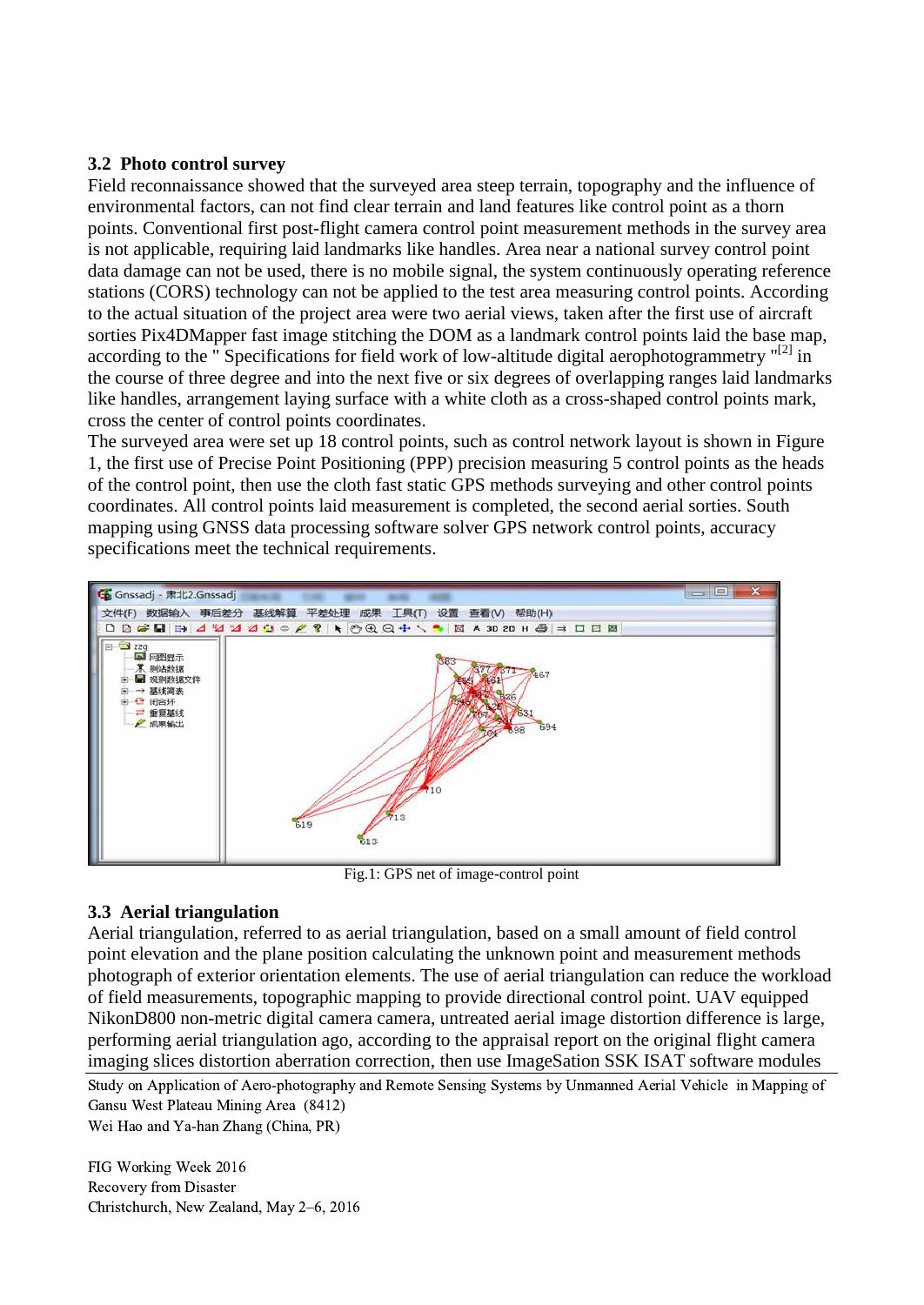aerial triangulation. During operation, the first route network for automatic matching to build free adjustment, and then follow the control chip industry to provide the results of the control points, the control point measurement outside the industry, and finally the whole regional network adjustment. The root mean square error (RMSE) of the basic orientation points and the checking point show as in Table 2 and Table3, block adjustment results for " Specifications for aerotriangulation of digital aerophotogrammetry  $\frac{1}{1}$  [3]<sub>1</sub>:2000 mountains accuracy.

| $\Delta z$<br>Δх<br>$\Delta y$<br>$\Delta xy$<br>$-0.016$<br>0.026<br>0.031<br>383<br>0.063<br>455<br>0.015<br>$-0.093$<br>0.094<br>$-0.067$<br>704<br>0.005<br>$-0.076$<br>0.076<br>$-0.103$<br>0.088<br>0.097<br>530<br>$-0.085$<br>$-0.024$<br>0.043<br>0.136<br>$-0.015$<br>536<br>$-0.129$<br>$-0.049$<br>0.077<br>625<br>$-0.115$<br>0.125<br>548<br>0.161<br>0.005<br>0.161<br>0.006<br>694<br>0.132<br>$-0.076$<br>0.085<br>0.152<br>707<br>0.054<br>$-0.049$<br>0.073<br>$-0.161$<br>461<br>$-0.156$<br>0.124<br>0.199<br>0.029<br>701<br>0.003<br>$-0.208$<br>0.208<br>$-0.071$<br>377<br>0.15<br>$-0.038$<br>0.155<br>$-0.175$<br>0.014<br>0.071<br>0.072<br>0.227<br>631<br>698<br>0.152<br>$-0.205$<br>0.255<br>$-0.063$<br>467<br>0.154<br>$-0.054$<br>$-0.216$<br>0.265 |
|----------------------------------------------------------------------------------------------------------------------------------------------------------------------------------------------------------------------------------------------------------------------------------------------------------------------------------------------------------------------------------------------------------------------------------------------------------------------------------------------------------------------------------------------------------------------------------------------------------------------------------------------------------------------------------------------------------------------------------------------------------------------------------------|
|                                                                                                                                                                                                                                                                                                                                                                                                                                                                                                                                                                                                                                                                                                                                                                                        |
|                                                                                                                                                                                                                                                                                                                                                                                                                                                                                                                                                                                                                                                                                                                                                                                        |
|                                                                                                                                                                                                                                                                                                                                                                                                                                                                                                                                                                                                                                                                                                                                                                                        |
|                                                                                                                                                                                                                                                                                                                                                                                                                                                                                                                                                                                                                                                                                                                                                                                        |
|                                                                                                                                                                                                                                                                                                                                                                                                                                                                                                                                                                                                                                                                                                                                                                                        |
|                                                                                                                                                                                                                                                                                                                                                                                                                                                                                                                                                                                                                                                                                                                                                                                        |
|                                                                                                                                                                                                                                                                                                                                                                                                                                                                                                                                                                                                                                                                                                                                                                                        |
|                                                                                                                                                                                                                                                                                                                                                                                                                                                                                                                                                                                                                                                                                                                                                                                        |
|                                                                                                                                                                                                                                                                                                                                                                                                                                                                                                                                                                                                                                                                                                                                                                                        |
|                                                                                                                                                                                                                                                                                                                                                                                                                                                                                                                                                                                                                                                                                                                                                                                        |
|                                                                                                                                                                                                                                                                                                                                                                                                                                                                                                                                                                                                                                                                                                                                                                                        |
|                                                                                                                                                                                                                                                                                                                                                                                                                                                                                                                                                                                                                                                                                                                                                                                        |
|                                                                                                                                                                                                                                                                                                                                                                                                                                                                                                                                                                                                                                                                                                                                                                                        |
|                                                                                                                                                                                                                                                                                                                                                                                                                                                                                                                                                                                                                                                                                                                                                                                        |
|                                                                                                                                                                                                                                                                                                                                                                                                                                                                                                                                                                                                                                                                                                                                                                                        |
|                                                                                                                                                                                                                                                                                                                                                                                                                                                                                                                                                                                                                                                                                                                                                                                        |
| 542<br>0.196<br>0.205<br>$-0.059$<br>$-0.179$                                                                                                                                                                                                                                                                                                                                                                                                                                                                                                                                                                                                                                                                                                                                          |
| 449<br>0.172<br>0.117<br>0.208<br>0.304                                                                                                                                                                                                                                                                                                                                                                                                                                                                                                                                                                                                                                                                                                                                                |
|                                                                                                                                                                                                                                                                                                                                                                                                                                                                                                                                                                                                                                                                                                                                                                                        |
| Tab.3 RMSE of the checking points                                                                                                                                                                                                                                                                                                                                                                                                                                                                                                                                                                                                                                                                                                                                                      |
| $\Delta z$<br>Δх<br>$\Delta y$<br>$\Delta xy$                                                                                                                                                                                                                                                                                                                                                                                                                                                                                                                                                                                                                                                                                                                                          |
| 0.124<br>0.199<br>0.029<br>$-0.156$<br>461                                                                                                                                                                                                                                                                                                                                                                                                                                                                                                                                                                                                                                                                                                                                             |
| 701<br>0.003<br>$-0.208$<br>0.208<br>$-0.071$                                                                                                                                                                                                                                                                                                                                                                                                                                                                                                                                                                                                                                                                                                                                          |
| 0.152<br>$-0.205$<br>$-0.063$<br>698<br>0.255                                                                                                                                                                                                                                                                                                                                                                                                                                                                                                                                                                                                                                                                                                                                          |
| 467<br>$-0.216$<br>0.154<br>0.265<br>$-0.054$                                                                                                                                                                                                                                                                                                                                                                                                                                                                                                                                                                                                                                                                                                                                          |
| 0.304<br>449<br>0.172<br>0.117<br>0.208                                                                                                                                                                                                                                                                                                                                                                                                                                                                                                                                                                                                                                                                                                                                                |

#### **3.4 Stereomapping**

Stereo acquisition using VirtuoZoNT Full Digital Photogrammetry system is completed, the results of the use of aerial triangulation encrypted automatically as directional direct modeling, threedimensional mapping. Before mapping, the checkpoint outside the industry, GPS data import stereoscopic acquisition interface Heights and inspection, as the region feature rare, steep terrain, it only checks the height accuracy. 2 times in the " Specifications for office operation of low-altitude digital aerophotogrammetry "<sup>[4]</sup> provisions error as the difference between the altitude error limit, the maximum elevation error is less than 2/3 of tolerance and meet regulatory requirements. Data should be collected to ensure data integrity, since the region landforms are basically natural topography, contour lines, elevation points based annotation, symbols, supplemented by geomorphological, said after the acquisition is complete data edit checks, the resulting topographic map ,as shown in figure 2.

Study on Application of Aero-photography and Remote Sensing Systems by Unmanned Aerial Vehicle in Mapping of Gansu West Plateau Mining Area (8412) Wei Hao and Ya-han Zhang (China, PR)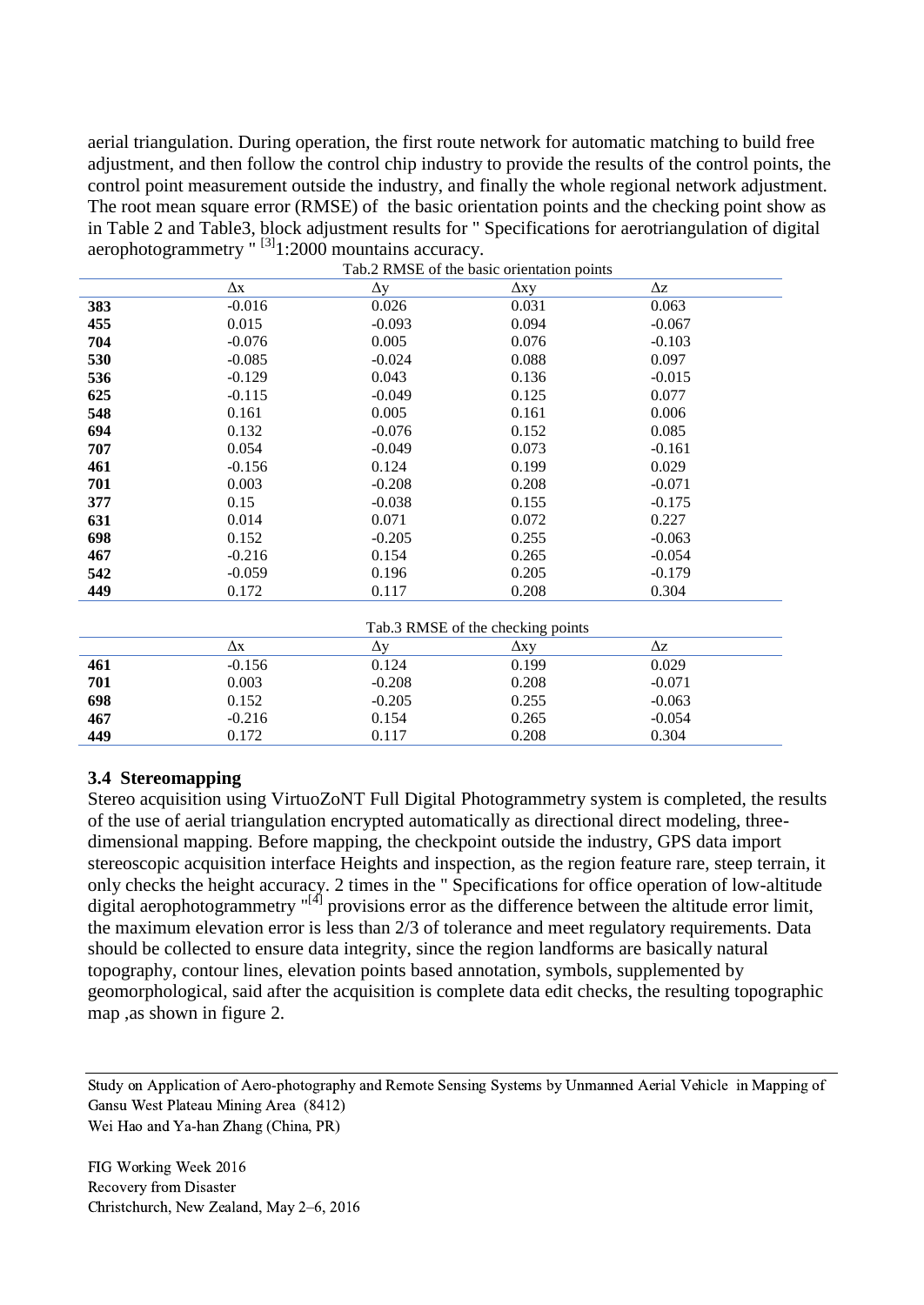

Fig.2 Topographic map

#### **3.5 DEM and DOM**

The collected data can be edited directly generate DTM interpolation delete unwanted data, and finally generate DEM. DOM making use Pix4Dmapper UAV data processing software to automatically generate orthophoto and mosaic and uniform color. Production of DOM image clarity, brightness, contrast, moderate, soft colors, image topography, surface features, topography no significant deformation, as shown in figure3.



Fig.3 DOM and DLG nested effect map

Study on Application of Aero-photography and Remote Sensing Systems by Unmanned Aerial Vehicle in Mapping of Gansu West Plateau Mining Area (8412)

Wei Hao and Ya-han Zhang (China, PR)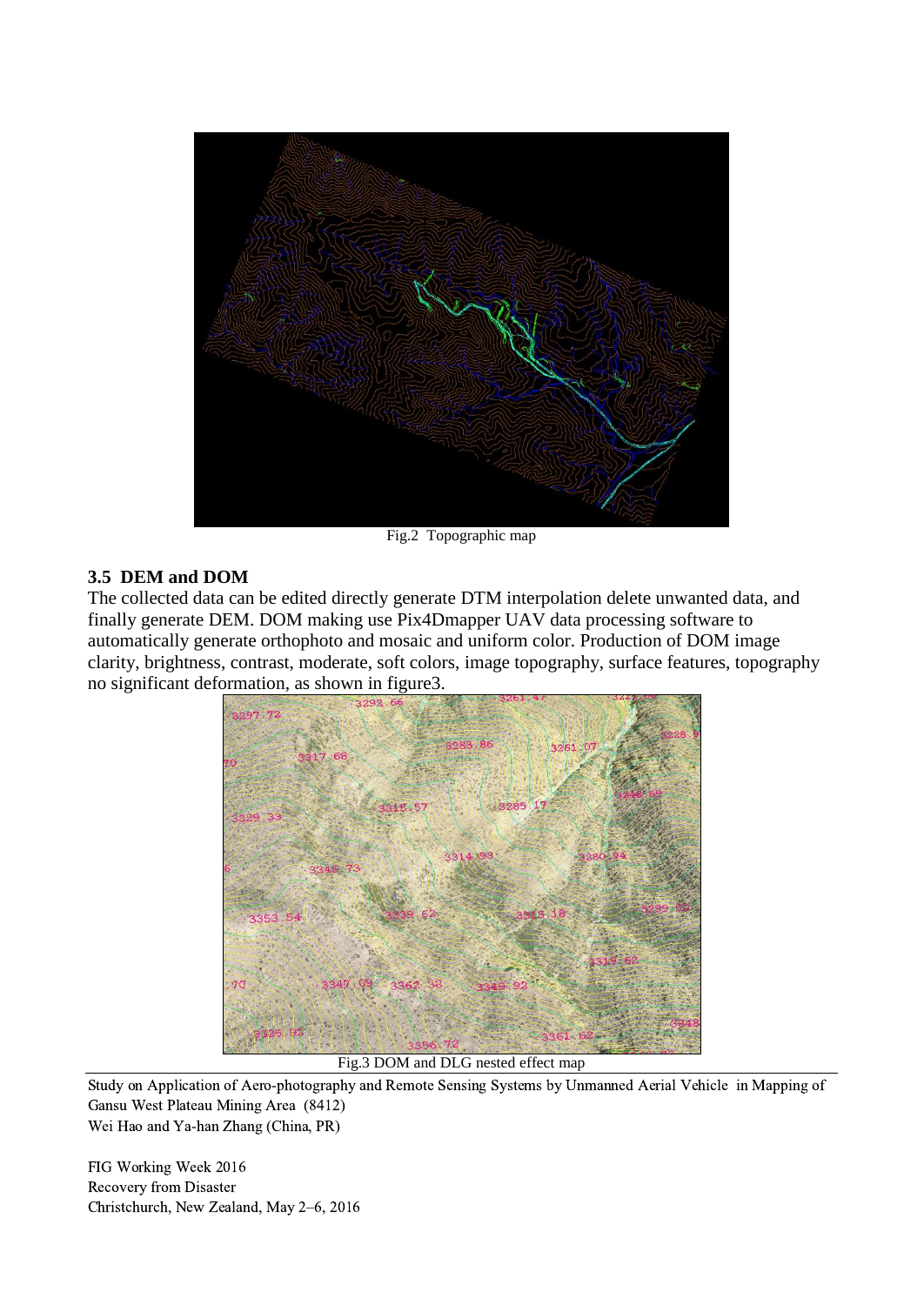# **4. COMPARED WITH THE DIGITAL SURVEYING AND MAPPING**

(1) In this project study, aerial and field Photo Control measurement invested a total of 12 people completed within 3 days. Data processing within the industry invested 600 staff, completed within 7 days. Such as the use of traditional methods of digital terrestrial mapping Topographic Map of the mine due to the steep terrain, is located in no man's land, it is difficult to complete topographic map production work within 10 days. UAV aerial remote sensing is not only the job faster, but also a large number of field data collection work moved indoors to reduce the workload of the field, operating costs only about 1/3 of the conventional measure.

(2) conventional digital terrestrial mapping only provide DLG, UAV aerial remote sensing can not only provide DLG, but also provide DOM, DEM and other results, in combination with a variety of outcomes, expanding the scope of application of the outcome.

(3) substantially free of the survey area without vegetation cover, terrain, a lot of artificial hard to reach places, using the traditional method of digital terrestrial mapping, topographic features many points can not be collected resulting in uneven landscape feature points, thus affecting the mapping accuracy. UAV aerial remote sensing from topography, arranged in advance landmarks like ground control point, the control point high accuracy greatly improve mapping accuracy.

## **5. CONCLUSION**

Research shows that the UAV aerial remote sensing quick access to the mining area in western Gansu mine has obvious advantages with regard diagram, greatly reducing the workload of field measurements, reduce costs, protect worker safety measure, aerial 1:2000 topographic map in the west high altitude mining to meet the accuracy requirements specification, can play a bigger role in the digital mine construction, it should be promoted in a particularly difficult area to work uninhabited desert area and the like. Aerial aircraft flying high to reach the absolute 4200m, on broadening at high altitude UAV applications with demonstration projects also have some significance.

### **REFERENCES**

1. National Administration of Surveying, Mapping and Geoinformation of China.CH /Z 3005-2010 Specifications for low-altitude digital aerial photography[S] Beijing: Surveying and Mapping Press,2010.

2. National Administration of Surveying, Mapping and Geoinformation of China . CH /Z 3004- 2010 Specifications for field work of low-altitude digital aerophotogrammetry[S] Beijing: Surveying and Mapping Press,2010.

3. Standardization Administration of the P.R.C. GBT 23236-2009 Specifications for aerotriangulation of digital aerophotogrammetry [S] Beijing: China Standardization Press,2009. 4. National Administration of Surveying, Mapping and Geoinformation of China . CH /Z 3003- 2010 Specifications for office operation of low-altitude digital aerophotogrammetry[S] Beijing: Surveying and Mapping Press,2010.

Study on Application of Aero-photography and Remote Sensing Systems by Unmanned Aerial Vehicle in Mapping of Gansu West Plateau Mining Area (8412) Wei Hao and Ya-han Zhang (China, PR)